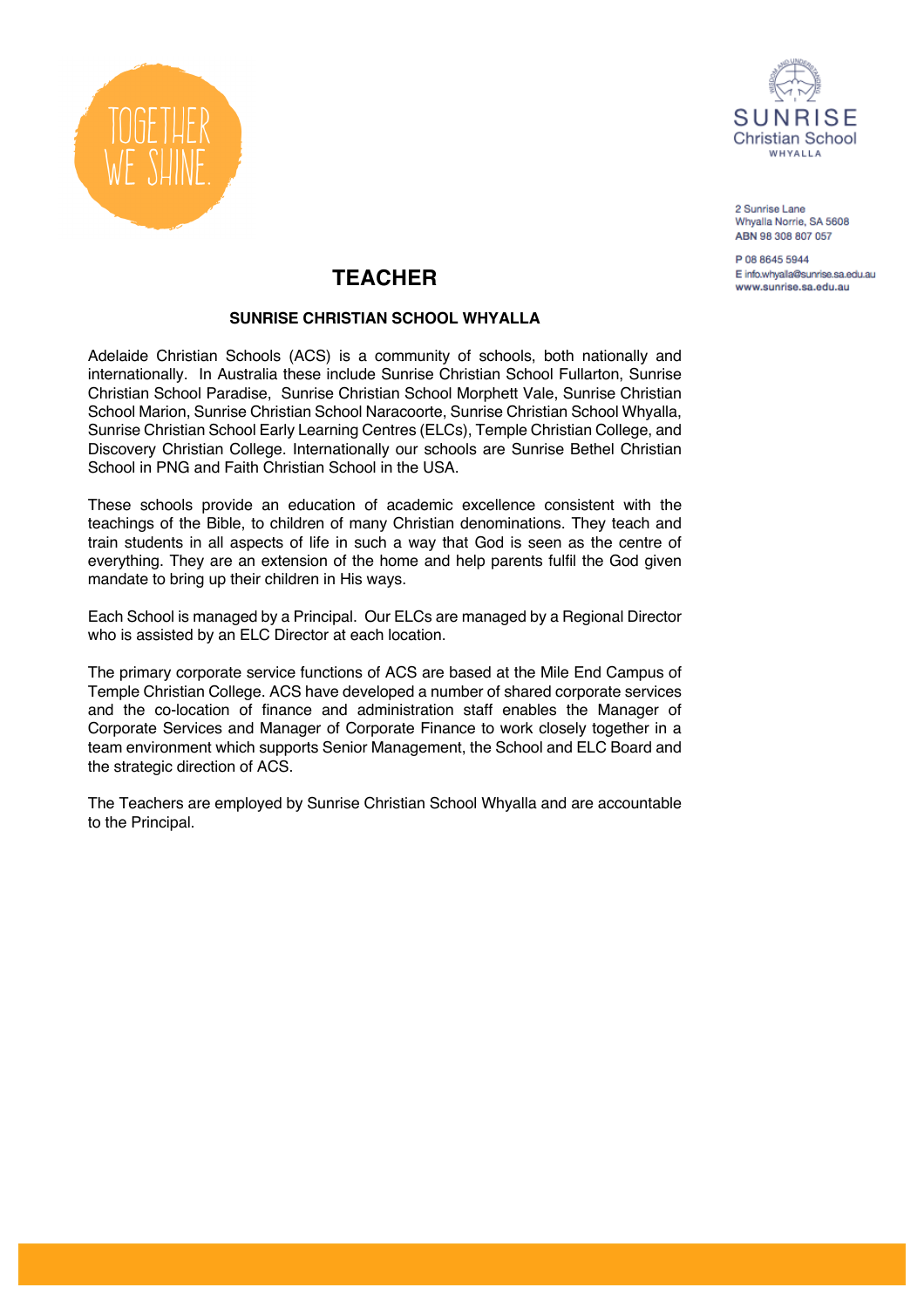



P 08 8645 5944 E info.whyalla@sunrise.sa.edu.au www.sunrise.sa.edu.au

#### **JOB SPECIFICATION**

#### **OVERVIEW**

A teacher's primary role is to be a Christ-like model to the students. The product of this modelling relies on firstly a commitment to Christ and secondly to His people through local fellowship.

This commitment to Christ will be demonstrated in the daily tasks and duties performed by the teacher. The subsequent attitudes will be similar to the expectations outlined in Timothy 3.

The secondary role is to teach from a Biblical framework. The teaching will be based on the Adelaide Christian Schools, Authentic Christian Transformation model for teaching.

#### **GENERAL RESPONSIBILITIES**

A teacher at Sunrise Christian School Whyalla will:

- Be professionally responsible for the application of pedagogic and curriculum knowledge and skills for the educational benefit and pastoral care of students in their charge
- Be a highly professional teacher who actively pursues excellence
- Demonstrate the highest standards of personal presentation, preparation for teaching and learning, punctuality and student management. Building positive relationship with students, parents and colleagues is an essential component of their obligation in living in the body of Christ
- Be expected to teach classes, undertake administrative duties, participate in the pastoral care and co-curricula programs and care for the overall well being of students
- Support and promote the Mission & Vision Statement and the Aims and Philosophies of the School
- Be directly responsible to the Principal, or his/her delegate and will be expected to take on any other duty as allocated by the Principal.

#### **TEACHING AND LEARNING**

A teacher at Sunrise Christian School Whyalla will:

• Demonstrate and promote excellence in teaching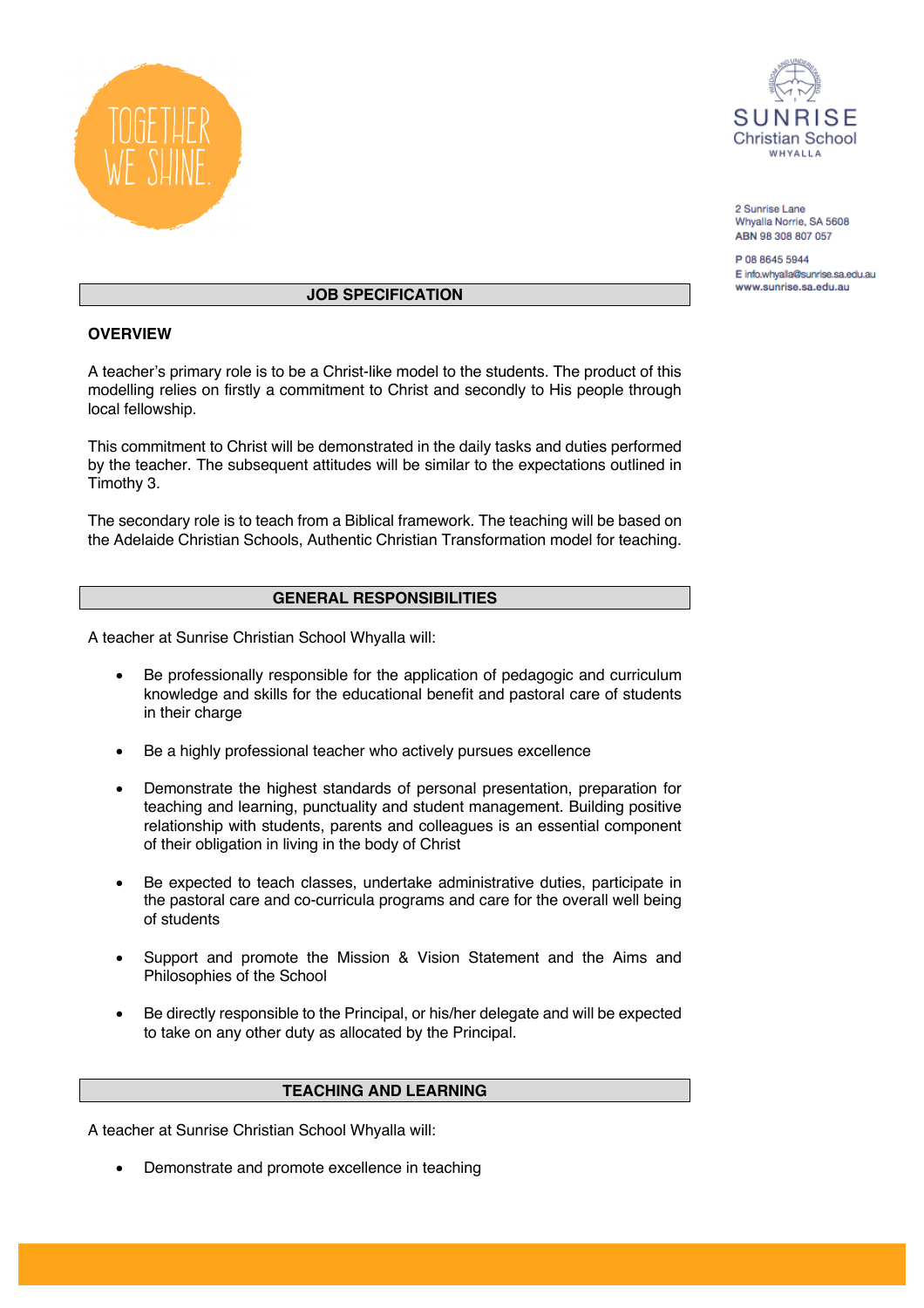



P 08 8645 5944 E info.whyalla@sunrise.sa.edu.au www.sunrise.sa.edu.au

- Fulfil the school's planning and programming expectations
- Fulfil the school's marking and bookwork expectations
- Effectively teach the prescribed syllabus
- Establish a classroom environment which is engaging, focused and pleasant in order to reflect the school's values and ethos
- Apply student management strategies consistent with the Student Behaviour Policy in order to provide a positive and effective learning environment
- Develop appropriate teaching methodologies, content and learning experiences in harmony with the school's philosophy to meet a range of abilities and learning styles
- Facilitate appropriate remediation and extension activities for students
- Put structures in place to facilitate well presented, orderly and properly maintained classrooms and teaching areas within the school or department

#### **ASSESSMENT AND REPORTING**

A teacher at Sunrise Christian School Whyalla will:

- Assess students' work and grade students' performance accurately and promptly in line with agreed policies and procedures
- Adhere to all SACE requirements where appropriate
- Help to create common and shared teaching resources
- Adhere to the school assessment schedules
- Initiate contact with parents, as appropriate, concerning a student's academic progress and behaviour to maintain a level of communication between home and school
- Conduct regular parent teacher interviews to help the communication with parents
- Respond promptly to student and parent enquiries
- Contribute to decisions on the academic promotion of students in their class or subject
- Utilise an appropriate range of evaluation, assessment and reporting techniques in line with the assessment policy of the school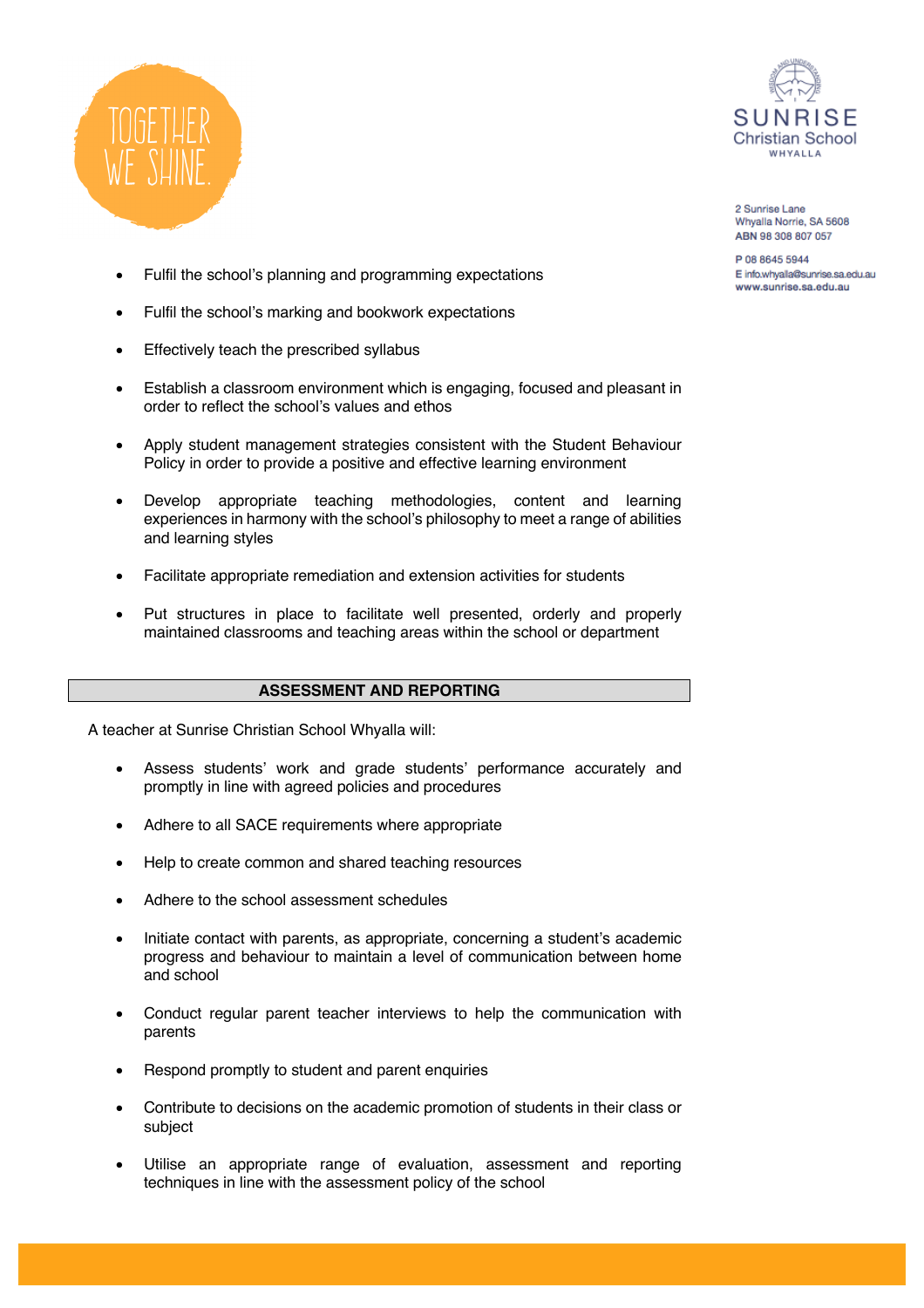



P 08 8645 5944 E info.whyalla@sunrise.sa.edu.au www.sunrise.sa.edu.au

## **CAMPUS FACULTY INVOLVEMENT**

A teacher at Sunrise Christian School Whyalla will:

- Maintain a knowledge of developments in own grade/subject area
- Contribute to the activities of the School
- Attend and participate in discussion at School Meetings
- Adhere to the School's objectives and priorities
- Contribute to the development, implementation and evaluation of curriculum
- Participate in excursions, competitions and other relevant curricular activities
- Contribute to the creation of School budgets when appropriate

## **PROFESSIONAL RESPONSIBILITES**

A teacher at Sunrise Christian School Whyalla will:

- Communicate all matters of any social concerns regarding students to the Principal as appropriate remembering that each teacher is a mandated notifier
- Understand and apply the Student Protection Policy
- Carry out the role of mandated notifier when required
- Communicate all matters of any learning concerns regarding students to the Principal and the learning support teacher as appropriate
- Fulfil the responsibilities of yard duty and other supervisory duties
- Accurately record attendances at class and maintain the roll in good order
- Be involved in a process of constant reflective evaluation and goal-setting for their own professional growth as a teacher
- Undertake an appraisal process following the school's guidelines
- Attend staff meetings
- Actively participate and assist in the conduct of Open Days and special events
- Attend whole-school community events and other events in the life of the school.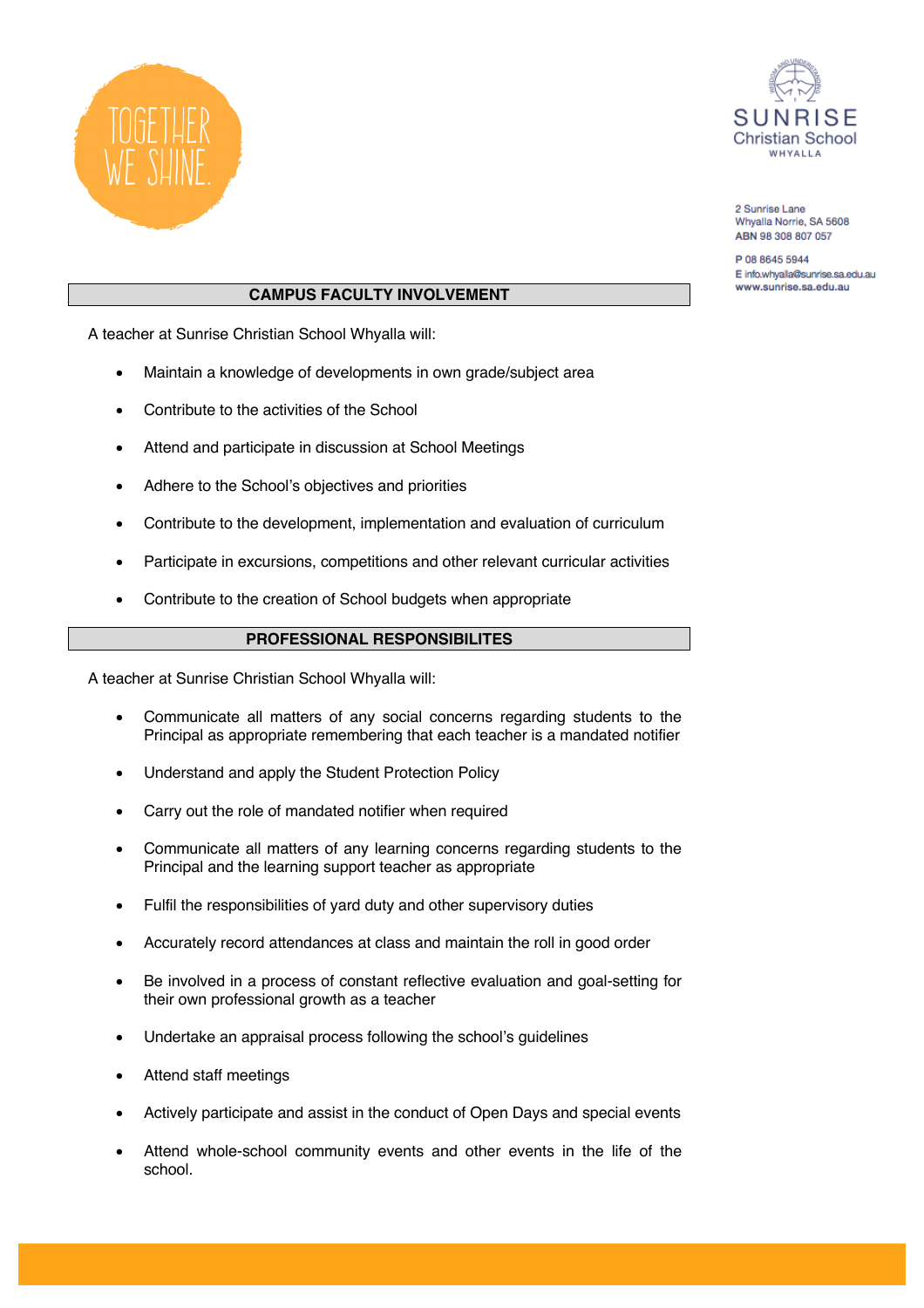



P 08 8645 5944 E info.whyalla@sunrise.sa.edu.au www.sunrise.sa.edu.au

- Ensure the good order and maintenance of school property and facilities
- Participate in professional development provided by the school and/or other organisations

The position will be reviewed as the roles change and will be appraised on a regular basis.

Approved Date  **Principal Sunrise Christian School - Signature**

**Approved \_\_\_\_\_\_\_\_\_\_\_\_\_\_\_\_\_\_\_\_\_\_\_\_\_\_\_\_\_\_\_\_\_\_\_\_Date\_\_\_\_\_\_\_\_\_\_\_\_\_\_\_\_\_\_\_**

**Applicants Signature**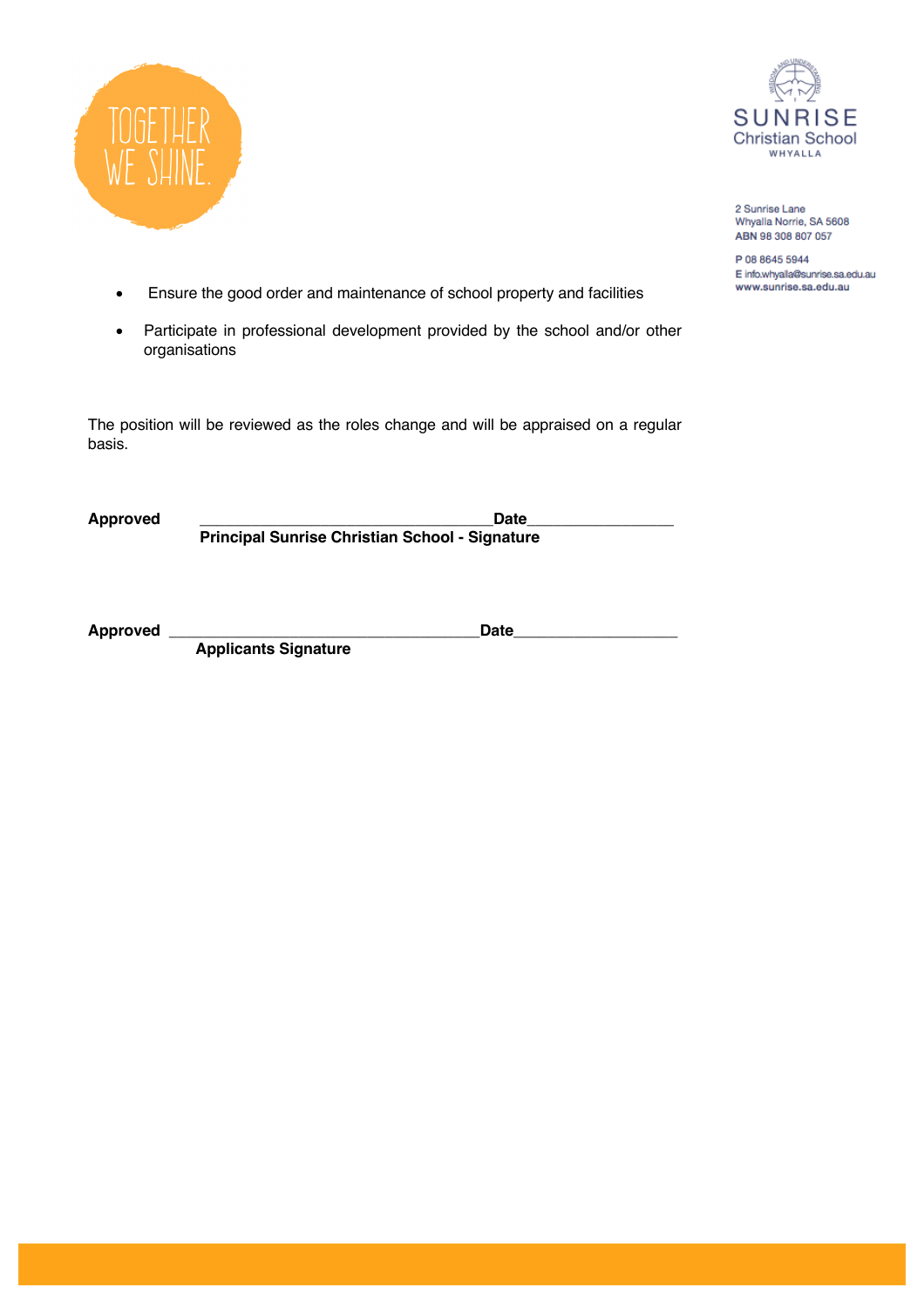



P 08 8645 5944 E info.whyalla@sunrise.sa.edu.au www.sunrise.sa.edu.au

# **PERSON SPECIFICATION**

## **ESSENTIAL MINIMUM REQUIREMENTS**

### **EDUCATIONAL QUALIFICATIONS**

- Relevant tertiary Degree
- Current registration to teach in a school in South Australia

### **SKILLS / ABILITIES**

- Demonstrated ability to teach effectively
- High level of interpersonal, conflict resolution and communication skills
- The ability to work with all levels of staff and management
- Proven capacity to think and act innovatively
- Proven ability to communicate effectively both verbally and in writing.
- Proven ability to work as a member of a team in a manner that fosters the support and co-operation of team members

## **PERSONAL ATTRIBUTES**

- An on-going commitment to the Lord Jesus Christ as Lord and Saviour.
- A mature faith and active involvement in a local church.
- A proven life style founded on Biblical Christian principles.
- A life that demonstrates the indwelling of the Holy Spirit.
- A willingness to affirm the foundation statements and principles promulgated by the School and ACS.
- A Christian with a strong commitment to Christian Education and a determination to serve God in a Christian school community.

#### **EXPERIENCE**

- Proven experience in student behaviour management
- Demonstrated experience in ministering the Word of God and in preparation of devotional material
- Involvement in a personal professional development program

#### **KNOWLEDGE**

• Understanding of the range of teaching methodologies necessary for teaching the appropriate range of learning styles